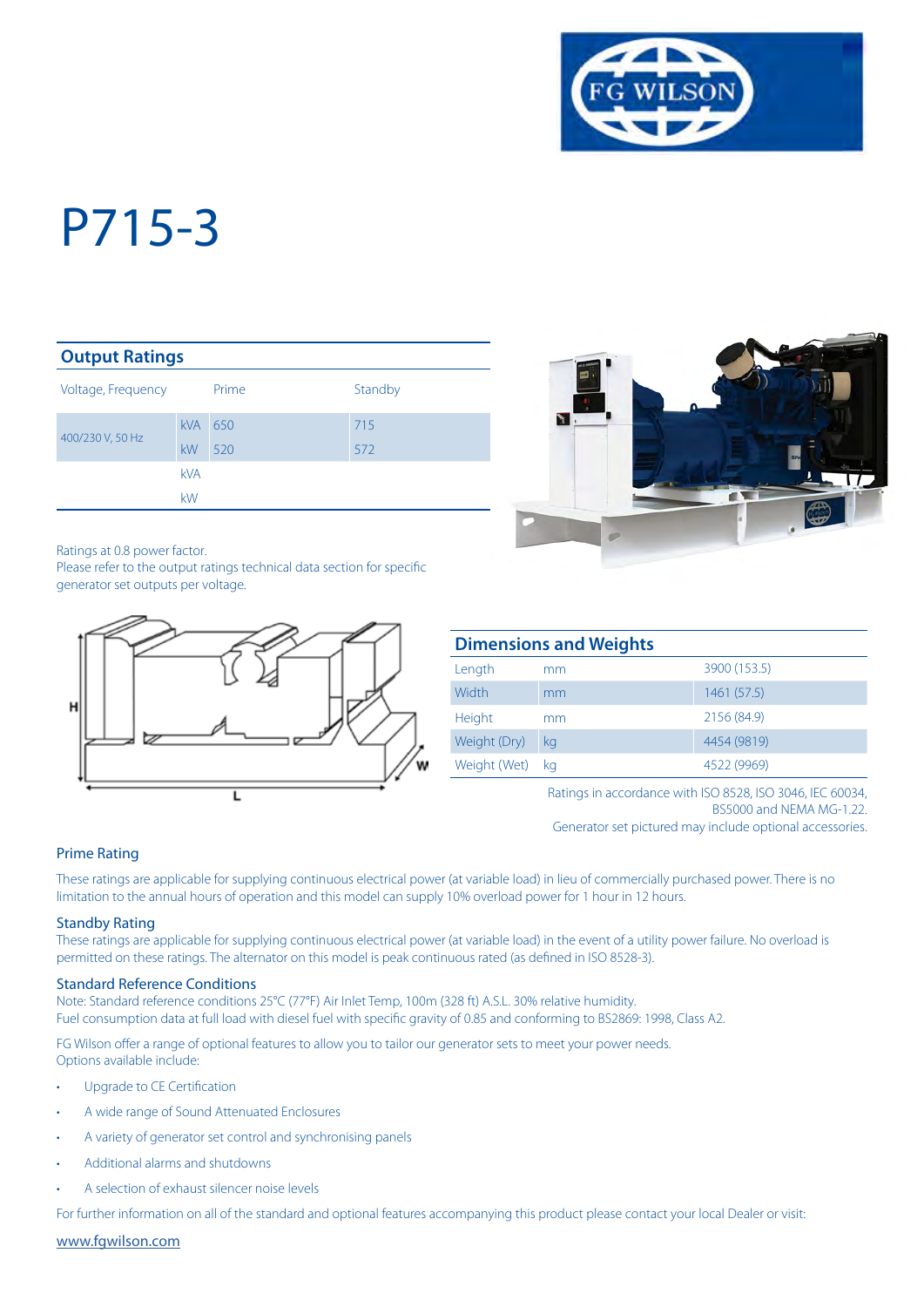

# **Ratings and Performance Data**

| <b>Engine Make</b>              |                    | Perkins                     |       |
|---------------------------------|--------------------|-----------------------------|-------|
| Engine Model:                   |                    | 2806A-E18TAG2               |       |
| <b>Alternator Make</b>          |                    | <b>FG Wilson</b>            |       |
| Alternator Model:               |                    | FG33A560                    |       |
| Control Panel:                  |                    | FG100                       |       |
| Base Frame:                     |                    | Heavy Duty Fabricated Steel |       |
| Circuit Breaker Type:           |                    | 3 Pole MCCB                 |       |
| Frequency:                      |                    | 50 HZ                       | 60 HZ |
| Engine Speed: RPM               | rpm                | 1500                        |       |
| <b>Fuel Tank Capacity:</b>      | litres (US gal)    | 1132 (299.04)               |       |
| <b>Fuel Consumption Prime</b>   | litres (US gal)/hr | 127.6 (33.7)                |       |
| <b>Fuel Consumption Standby</b> | litres (US gal)/hr | 142(37.5)                   |       |

## **Engine Technical Data**

| No. of Cylinders                  |                                | 6                                            |              |
|-----------------------------------|--------------------------------|----------------------------------------------|--------------|
| Alignment                         |                                | <b>IN LINE</b>                               |              |
| Cycle                             |                                | <b>4 STROKE</b>                              |              |
| <b>Bore</b>                       | mm (in)                        | 145(5.7)                                     |              |
| Stroke                            | $mm$ (in)                      | 183(7.2)                                     |              |
| Induction                         |                                | <b>TURBOCHARGED AIR TO AIR CHARGE COOLED</b> |              |
| <b>Cooling Method</b>             |                                | <b>WATER</b>                                 |              |
| Governing Type                    |                                | <b>ELECTRONIC</b>                            |              |
| <b>Governing Class</b>            |                                | ISO 8528 G2                                  |              |
| <b>Compression Ratio</b>          |                                | 14.5:1                                       |              |
| Displacement                      | $L$ (cu. in)                   | 18.1 (1104.5)                                |              |
| Moment of Inertia:                | kg $m^2$ (lb/in <sup>2</sup> ) | 7.05 (24091)                                 |              |
| Voltage                           |                                | 24                                           |              |
| Ground                            |                                | Negative                                     |              |
| <b>Battery Charger Amps</b>       |                                | 70                                           |              |
| Engine Weight Dry                 | kg (lb)                        | 2050 (4519)                                  |              |
| Engine Weight Wet                 | kg (lb)                        | 2158 (4758)                                  |              |
|                                   |                                |                                              |              |
| <b>Engine Performance Data</b>    |                                | <b>50 Hz</b>                                 | <b>60 Hz</b> |
| <b>Engine Speed</b>               | rpm                            | 1500                                         |              |
| <b>Gross Engine Power Prime</b>   | kW (hp)                        | 584 (783)                                    |              |
| <b>Gross Engine Power Standby</b> | kW (hp)                        | 628 (842)                                    |              |
| <b>BMEP Prime</b>                 | kPa (psi)                      | 2576 (373.7)                                 |              |

BMEP Standby **kPa** (psi) **2770 (401.9)**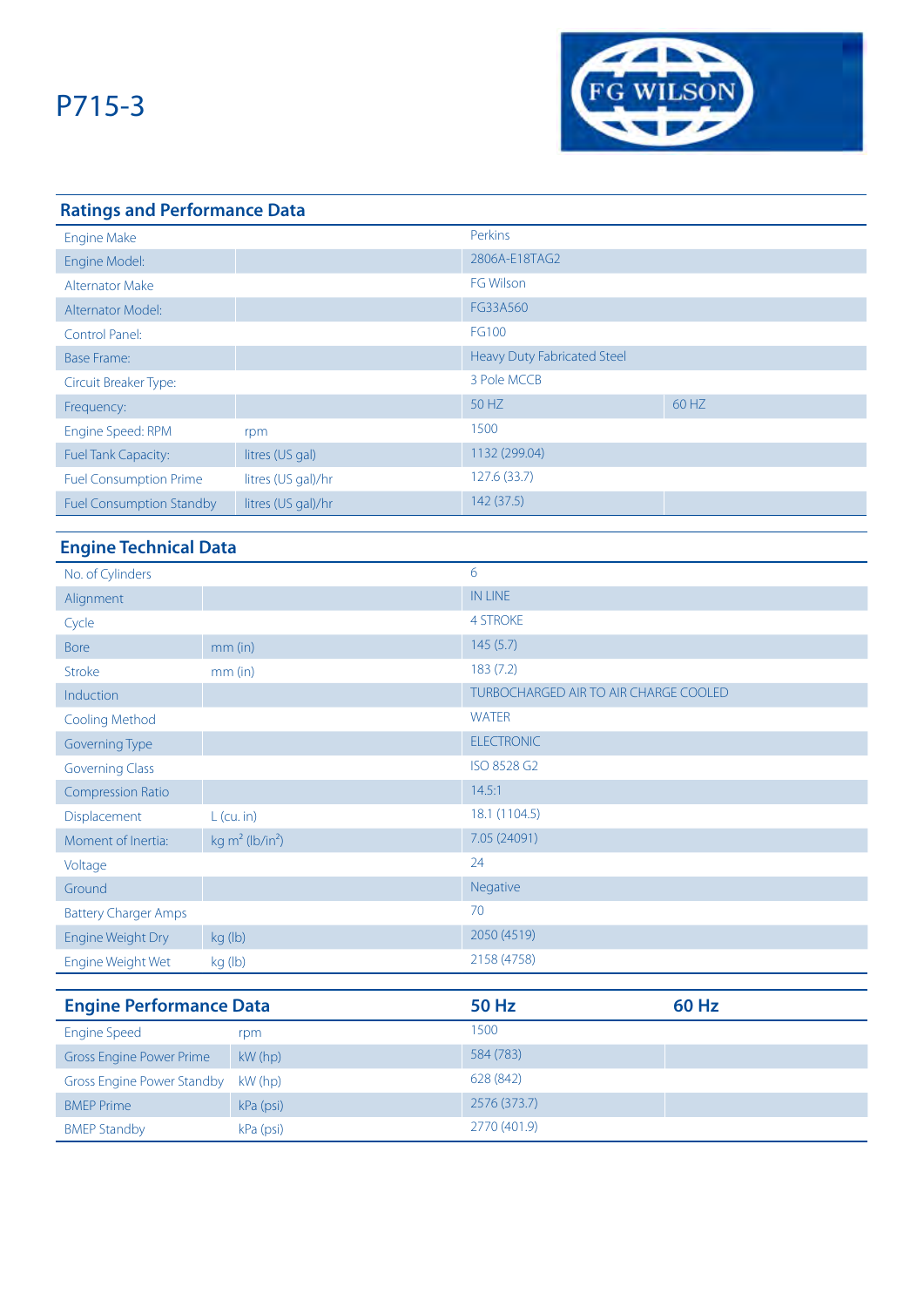

| <b>Fuel System</b>         |                    |            |                             |           |            |
|----------------------------|--------------------|------------|-----------------------------|-----------|------------|
| Fuel Filter Type:          |                    |            | Eco Replaceable Element     |           |            |
| Recommended Fuel:          |                    |            | Class A <sub>2</sub> Diesel |           |            |
| <b>Fuel Consumption at</b> |                    | 110 % Load | 100 % Load                  | 75 % Load | 50 % Load  |
| 50 Hz Prime:               | $1/hr$ (US gal/hr) | 142(37.5)  | 127.6(33.7)                 | 94.8(25)  | 66 (17.4)  |
| 50 Hz Standby              | $1/hr$ (US gal/hr) | ۰          | 142 (37.5)                  | 104(27.5) | 71.5(18.9) |
| 60 Hz Prime                | $I/hr$ (US gal/hr) |            |                             |           |            |
| 60 Hz Standby              | I/hr (US gal/hr)   |            |                             |           |            |

(Based on diesel fuel with a specific gravity of 0.86 and conforming to BS2869 classA2,EN590

| <b>Air System</b>                               |                | <b>50 Hz</b>  | <b>60 Hz</b>        |  |
|-------------------------------------------------|----------------|---------------|---------------------|--|
| Air Filter Type:                                |                |               | <b>Non Canister</b> |  |
| <b>Combustion Air Flow Prime</b>                | $m3/min$ (cfm) | 37 (1307)     |                     |  |
| <b>Combustion Air Flow Standby</b>              | $m3/min$ (cfm) | 40 (1413)     |                     |  |
| Max. Combustion Air Intake Restriction          | kPa            | 6.4(25.7)     |                     |  |
|                                                 |                |               |                     |  |
| <b>Cooling System</b>                           |                | <b>50 Hz</b>  | <b>60 Hz</b>        |  |
| <b>Cooling System Capacity</b>                  | I (US gal)     | 68.5(18.1)    |                     |  |
| Water Pump Type:                                |                |               | Centrifugal         |  |
| Heat Rejected to Water & Lube Oil: Prime        | kW (Btu/min)   | 202 (11488)   |                     |  |
| Heat Rejected to Water & Lube Oil: Standby      | kW (Btu/min)   | 219 (12454)   |                     |  |
| Heat Radiation to Room*: Prime                  | kW (Btu/min)   | 69.3 (3941)   |                     |  |
| Heat Radiation to Room*: Standby                | kW (Btu/min)   | 76.1 (4328)   |                     |  |
| Radiator Fan Load:                              | $kW$ (hp)      | 9(12.1)       |                     |  |
| Radiator Cooling Airflow:                       | $m3/min$ (cfm) | 373.2 (13179) |                     |  |
| <b>External Restriction to Cooling Airflow:</b> | Pa (in H2O)    | 125(0.5)      |                     |  |

\*: Heat radiated from engine and alternator

Designed to operate in ambient conditions up to 50°C (122°F).

Contact your local FG Wilson Dealer for power ratings at specific site conditions.

| <b>Lubrication System</b>  |            |                |  |  |
|----------------------------|------------|----------------|--|--|
| Oil Filter Type:           |            | Eco, Full flow |  |  |
| <b>Total Oil Capacity:</b> | I(US gal)  | 62(16.4)       |  |  |
| Oil Pan Capacity:          | l (US gal) | 53(14)         |  |  |
| Oil Type:                  |            | API CH4 / CI4  |  |  |
| Oil Cooling Method:        |            | <b>WATER</b>   |  |  |

| <b>Exhaust System</b>            |                              | 50 Hz      | 60 Hz |
|----------------------------------|------------------------------|------------|-------|
| Maximum Allowable Back Pressure: | kPa (in Hg)                  | 6.9(2)     |       |
| Exhaust Gas Flow: Prime          | $m3/min$ (cfm)               | 106 (3743) |       |
| Exhaust Gas Flow: Standby        | $m3/min$ (cfm)               | 114 (4026) |       |
| Exhaust Gas Temperature: Prime   | $^{\circ}$ C ( $^{\circ}$ F) | 555 (1031) |       |
| Exhaust Gas Temperature: Standby | $^{\circ}$ C ( $^{\circ}$ F) | 553 (1027) |       |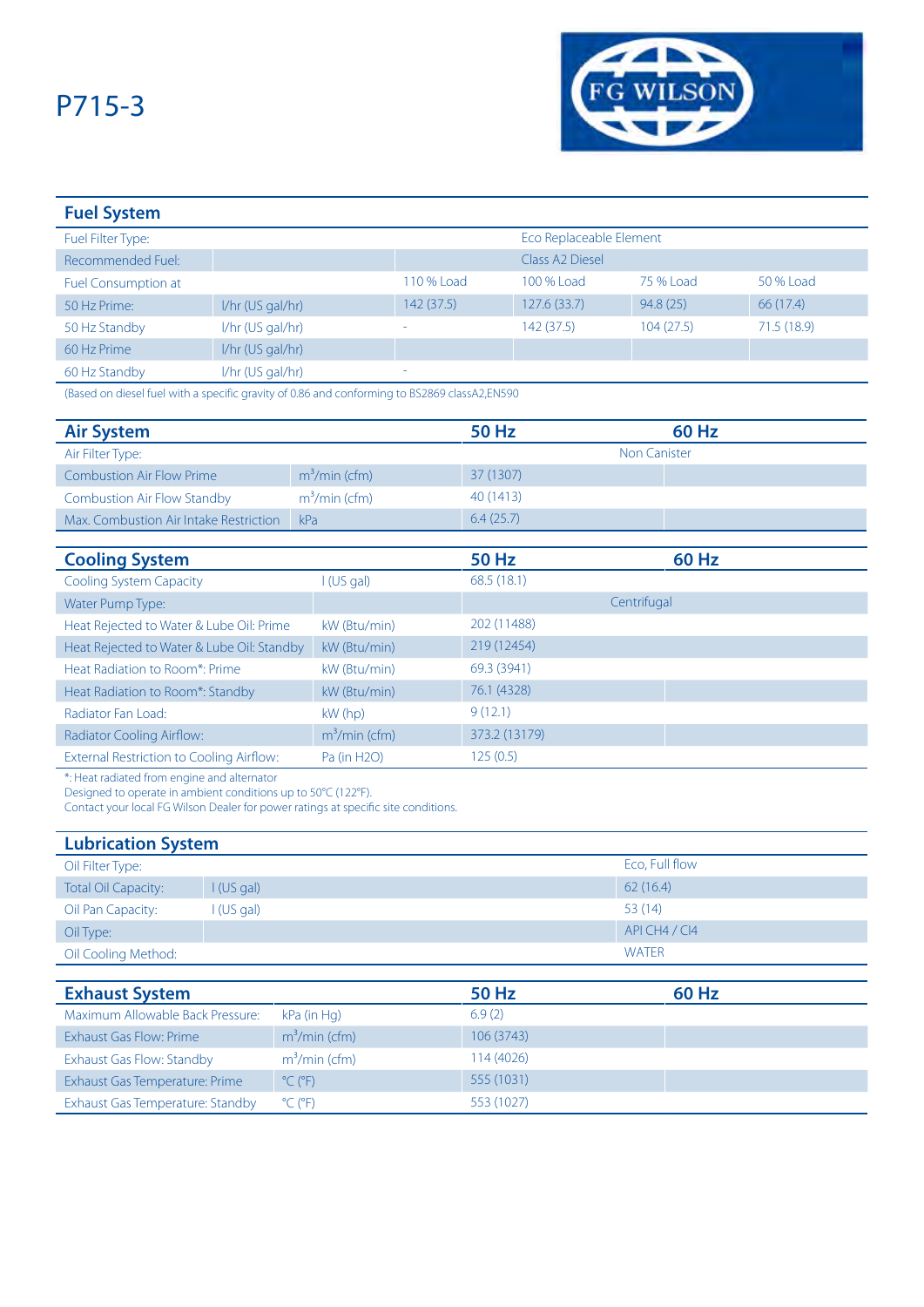

| <b>Alternator Physical Data</b> |                  |
|---------------------------------|------------------|
| No. of Bearings:                |                  |
| <b>Insulation Class:</b>        | Н                |
| Winding Pitch:                  | 2/3              |
| <b>Winding Code</b>             | R <sub>16</sub>  |
| Wires:                          | 6                |
| Ingress Protection Rating:      | IP21             |
| <b>Excitation System:</b>       | <b>SHUNT</b>     |
| AVR Model:                      | <b>A106 MKII</b> |
|                                 |                  |

\* dependant on voltage code selected

#### **Alternator Operating Data**

| Overspeed: rpm                     |               | 2250        |
|------------------------------------|---------------|-------------|
| Voltage Regulation: (Steady state) | $\frac{0}{6}$ | $+/- 1.0$   |
| Wave Form NEMA $=$ TIF:            |               | 50          |
| Wave Form $IEC = THE$ :            | $\frac{0}{6}$ |             |
| Total Harmonic content LL/LN:      | $\frac{0}{0}$ | 3           |
| Radio Interference:                |               | EN61000-6   |
| Radiant Heat: 50 Hz                | kW (Btu/min)  | 31.1 (1769) |
| Radiant Heat: 60 Hz                | kW (Btu/min)  |             |

### **Alternator Performance Data 50 Hz:**

|                            |            | 415/240 V | 400/230 V | 380/220 V |     |
|----------------------------|------------|-----------|-----------|-----------|-----|
| <b>Voltage Code</b>        |            |           |           |           |     |
|                            |            |           | 230 V     |           |     |
| Motor Starting Capability* | <b>kVA</b> | 1763      | 1650      | 1488      |     |
| Short Circuit Capacity**   | $\%$       | 300       | 300       | 300       | 300 |
| Reactances                 | Xd         | 2.327     | 2.504     | 2.775     |     |
|                            | X'd        | 0.106     | 0.114     | 0.126     |     |
|                            | X"d        | 0.089     | 0.089     | 0.099     |     |

### **Alternator Performance Data 60 Hz**

Voltage Code

| Motor Starting Capability*      | <b>kVA</b>       |     |     |     |     |     |
|---------------------------------|------------------|-----|-----|-----|-----|-----|
| <b>Short Circuit Capacity**</b> | %                | 300 | 300 | 300 | 300 | 300 |
| Reactances                      | Xd               |     |     |     |     |     |
|                                 | X'd              |     |     |     |     |     |
|                                 | X'' <sub>d</sub> |     |     |     |     |     |

Reactances shown are applicable to prime ratings.

\*Based on 30% voltage dip at 0.4 power factor.

\*\* With optional independant excitation system (PMG / AUX winding)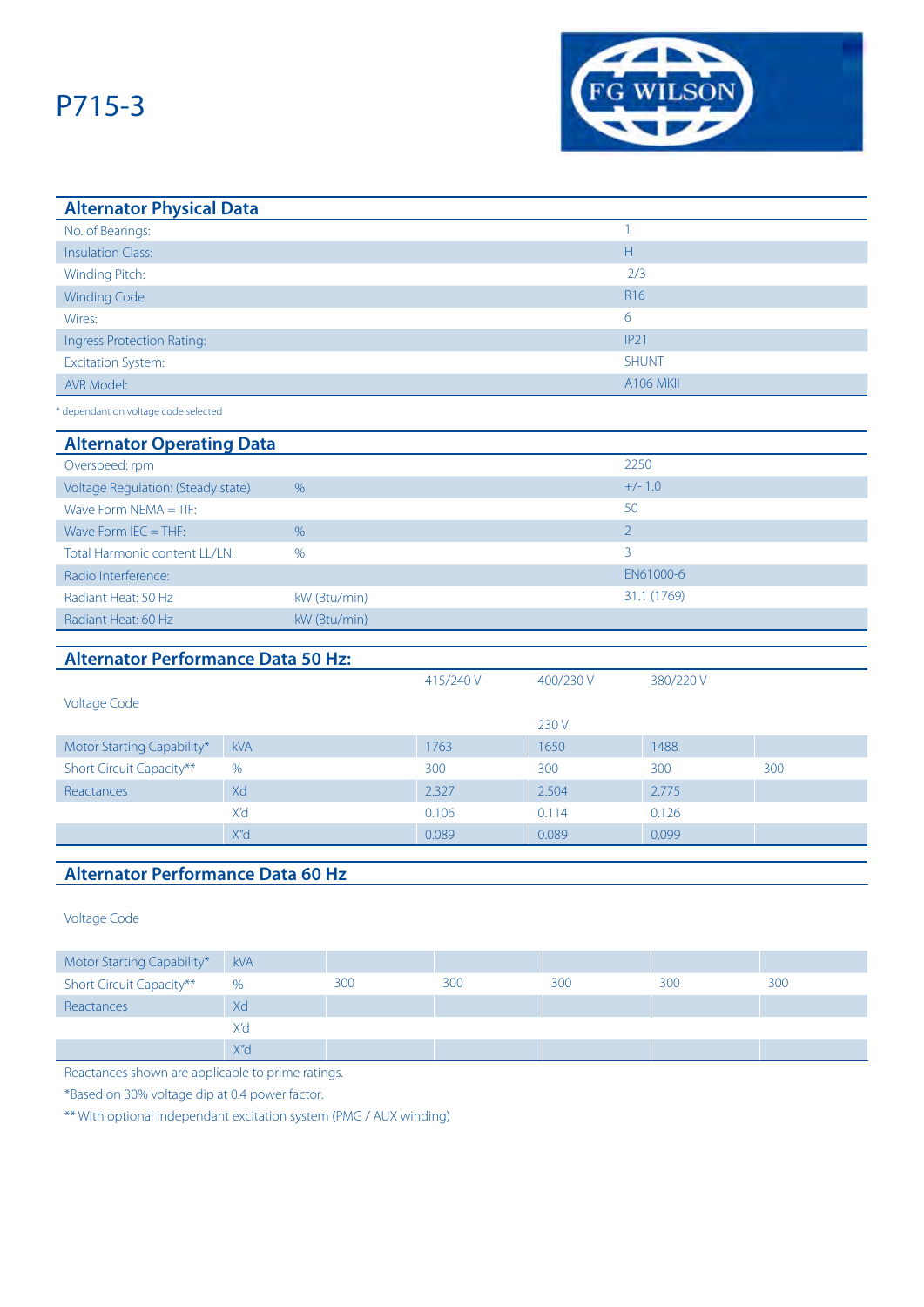

### **Output Ratings 50 Hz**

|                     | Prime |     | Standby    |                        |
|---------------------|-------|-----|------------|------------------------|
| <b>Voltage Code</b> | kVA   | kW  | <b>kVA</b> | $\mathsf{k}\mathsf{W}$ |
| 415/240V            | 650   | 520 | 715        | 572                    |
| 400/230V            | 650   | 520 | 715        | 572                    |
| 380/220V            | 650   | 520 | 715        | 572                    |
| 230/115V            | 650   | 520 | 715        | 572                    |
| 220/127V            |       |     |            |                        |
| 220/110V            |       |     |            |                        |
| 200/115V            |       |     |            |                        |
| 240V                |       |     |            |                        |
| 230V                |       |     |            |                        |
| 220V                |       |     |            |                        |

## **Output Ratings 60 Hz**

|                     | Prime      |    | Standby |                        |
|---------------------|------------|----|---------|------------------------|
| <b>Voltage Code</b> | <b>kVA</b> | kW | kVA     | $\mathsf{k}\mathsf{W}$ |
| 480/277V            |            |    |         |                        |
| 440/254V            |            |    |         |                        |
| 416/240V            |            |    |         |                        |
| 400/230V            |            |    |         |                        |
| 380/220V            |            |    |         |                        |
| 240/139V            |            |    |         |                        |
| 240/120V            |            |    |         |                        |
| 230/115V            |            |    |         |                        |
| 220/127V            |            |    |         |                        |
| 220/110V            |            |    |         |                        |
| 208/120V            |            |    |         |                        |
| 240/120             |            |    |         |                        |
| 220/110             |            |    |         |                        |